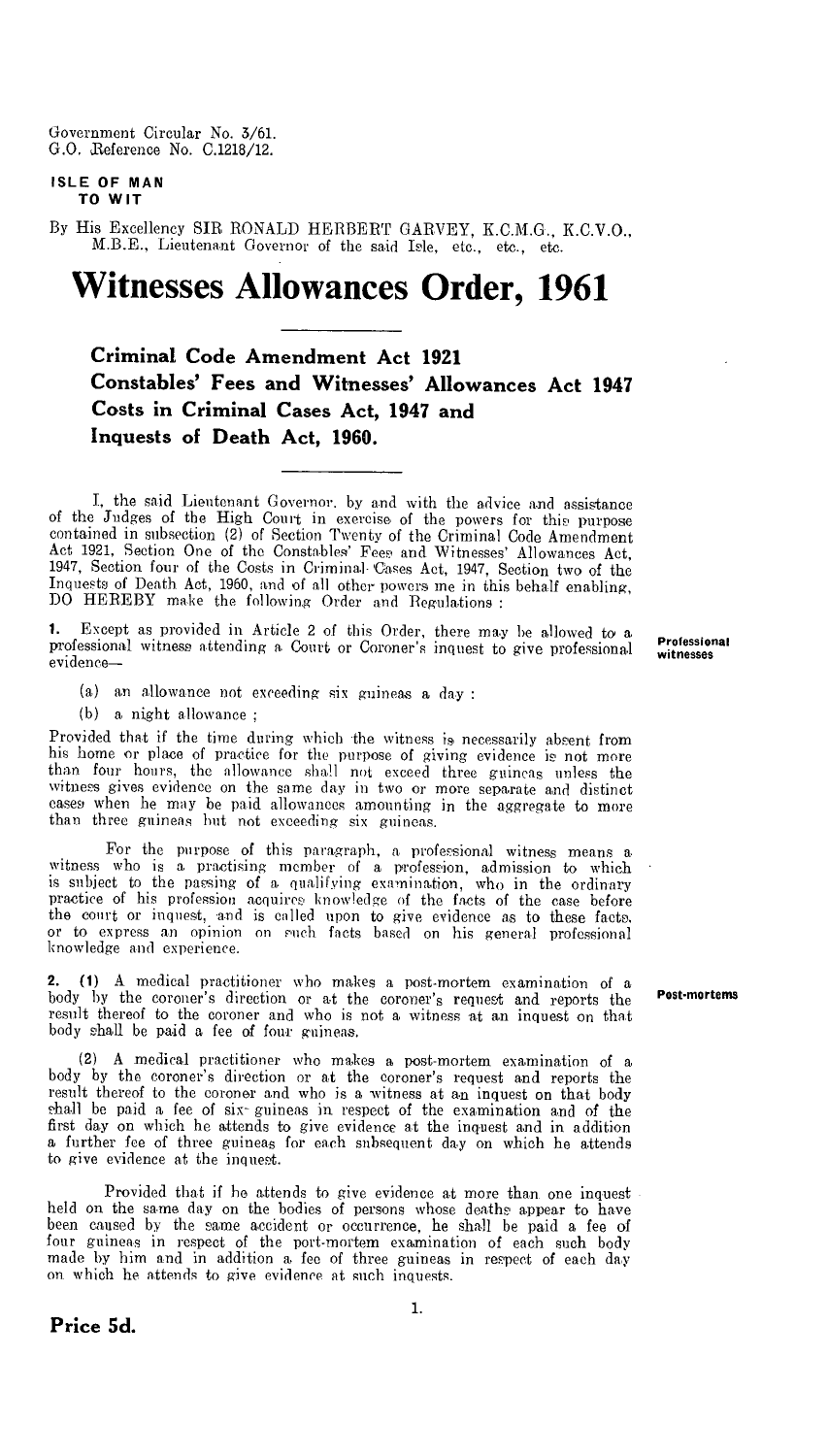(3) A medical practitioner who travels to or from a place in connection with a post-mortem examination of a body made by the coroner's direction or at the coroner's request may, in addition to any fee paid to him under the preceding paragraphs of this article, be paid in respect of the journey-

- (a) if he travels by railway or other public conveyance and the journey to or from such place is in excess of two miles, the fare actually paid ;
- (b) if he travels by any other means, an allowance at the rate of one shilling a mile for each mile, other than the first two miles of the journey to or from such place:

Provided that no payment shall be made under this paragraph if in respect of such journey any payment may be made under Article 8 of this Order.

(4) A medical practitioner who is a witness at an inquest shall, for attending to give professional evidence otherwise than in connection with a post-mortem examination made by him by the coroner's direction or at the coroner's request, be paid a fee of three guineas for each day on which he attends to give evidence at that inquest :

Provided that if he attends to give evidence at more than one inquest held on the same day, he shall be paid a fee of two guineas in respect of his attendance at each inquest held on that day other than the first.

3. There may he allowed to an expert witness

(1) such allowances—

(a) for attending a. court or coroner's inquest to give expert evidence;

(b) where necessary for qualifying to give such evidence, as the court or coroner may consider reasonable having regard to the nature

and difficulty of the case and the work necessarily involved;

(2) a night allowance.

For the purpose of this paragraph an expert witness means a, witness otherwise unconnected with the case who because of his special scientific or professional knowledge or other special qualifications is called to give in evidence his expert opinion, either based on facts, or on the result of examination of material or data submitted to him for the purpose.

Ordinary witnesses

4. (1) Subject to the provisions of article 5 of this Order there may be allowed to a person attending a court or a coroner's inquest (not being a. person referred to in any of the preceding articles of this Order) to give evidence, an allowance not exceeding forty shillings a day for the expense, trouble or loss of time properly incurred or incidental to the attendance and giving of evidence. together with an allowance not exceeding ten shillings a. day in respect of subsistence.

(2) Subject to the provisions of article 5 of this Order there may be allowed to a person attending a court or a coroners inquest to give evidence not being a person referred to in any of the preceding articles or in the foregoing paragraph of this article, an allowance not exceeding ten shillings a day in respect of subsistence.

(3) A night allowance may be allowed in addition to any allowance payable under paragraph (1) or paragraph (2) of this article.

(4) Any sums allowed under paragraphs (1), (2) or (3) of this article to a. member of a police force or an officer of a prison shall be paid to the Chief Constable, who shall remit the said sums to the Treasurer of the Isle of Man.

If the time during which a person is necessarily away from his place of residence or of business or employment for the purpose of giving evidence does not exceed four hours, the maximum allowances payable under the last foregoing article shall be reduced by one half :

Provided that this article shall not apply to a loss allowance in the case of a person to whom paragraph (1) of the last foregoing article

Expert witnesses

Ordinary witnesses attending for less than four hours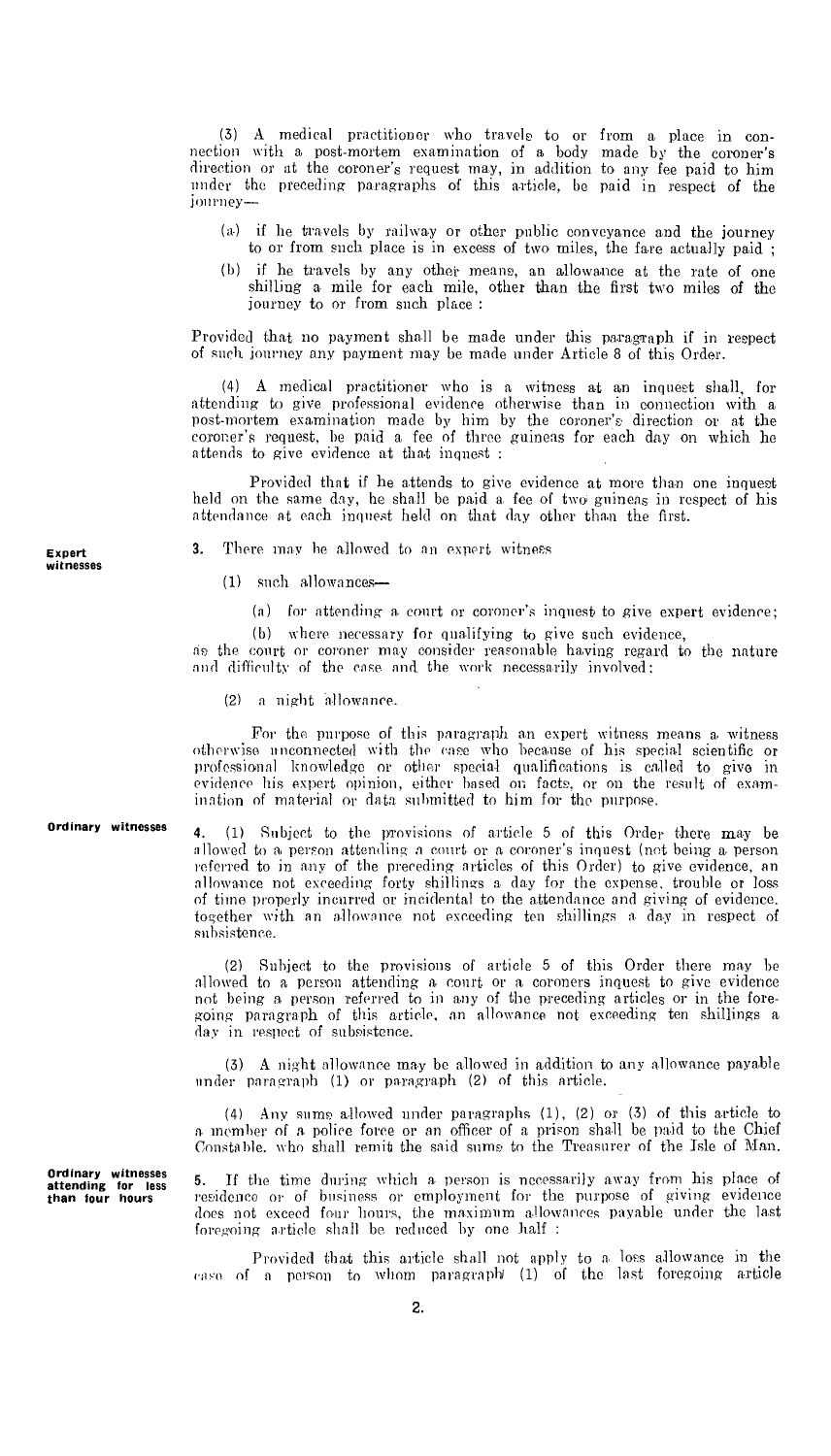applies if the court or coroner is satisfied that he will necessarily lose more than one half of a day's wages, earnings or other income.

**6.** Where a night allowance may be allowed to a person under any of these articles, it shall not be allowed unless that person is necessarily away overnight from his place of residence for the purpose of attending the court or coroner's inquest and shall not exceed the expenses reasonably incurred by him for board and lodging for that night, or, in any case, forty shillings.

**7.** Where a seaman is detained on shore for the purpose of attending a court or coroner's inquest to give evidence and has thereby missed his ship, there may be allowed to him in respect of the time during which he has been, and is likely to be, necessarily detained on shore—

- (a) an allowance not exceeding, unless for special reasons the court or coroner allows a greater sum, forty shillings a day in respect of loss of wages, together with
- (b) an allowance not exceeding the sum actually and reasonably incurred for his maintenance.

(2) Nothing in the preceding article shall apply to a person to whom an allowance is made under this article.

**8. (1)** There may be allowed to a person travelling by railway, road service vehicle or other public conveyance for the purpose of attending a court or coroner's inquest to give evidence the fare actually paid.

Provided that—

- (i) unless for special reasons the court or coroner otherwise directs, only third class fare shall be allowed for travel by railway.
- (ii) if in any case return tickets are available for the double journey, only the fare at return ticket rates shall be allowed.

(2) Where no railway, road service vehicle or other public conveyance is available, there may be allowed to a person who necessarily travels by a hired vehicle for the purpose of attending a court or coroner's inquest to give evidence the sum actually paid for the hire of the vehicle or an allowance at the rate of one shilling and sixpence a mile each way, whichever be the less

Provided that where two or more persons attend from the same place the allowances made to them under this paragraph shall not in the aggregate exceed a sum calculated at the rate of one shilling and sixpence a mile each way unless the court or coroner is satisfied that it was reasonable to hire more than one vehicle.

(3) There may be allowed to a person travelling on foot or by private conveyance for the purpose of attending a court or coroner's inquest to give evidence a sum not exceeding threepence a mile each way.

- (4) There may be allowed—
	- (a) in respect of travelling expenses to a person attending a court or coroner's inquest to give evidence who, in the opinion of the court or coroner is suffering from a serious illness, or
	- (b) for the carriage of heavy exhibits, such sums, in excess of the sums allowable under the foregoing paragraphs of this article, as appear to the court or coroner to have been reasonably incurred.

**9.** There may be allowed to a person employed as an Interpreter such allow- **Interpreters**  ances as the court or a coroner may consider reasonable (including night and travelling allowances).

10. There may be allowed to any person who, in the opinion of the court or coroner, necessarily attends for the purpose of the hearing, otherwise than as a witness the same allowances (including night and travelling allowances) as to an ordinary witness.

**Rates and conditions of night allowance** 

**Seamen** 

**Travelling allowances** 

**Persons attending otherwise than as witnesses**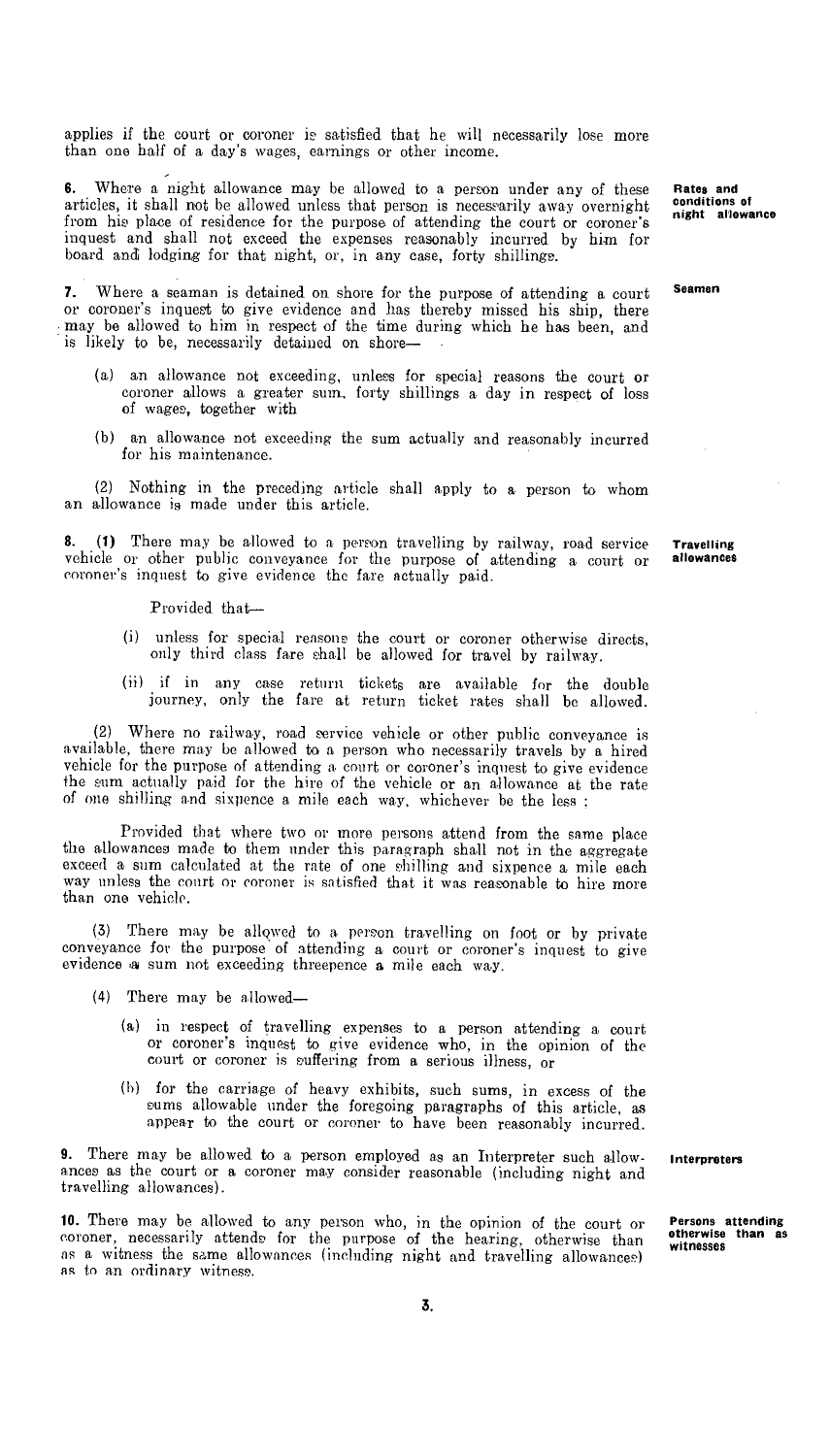Police and Prison Officers and Prisoners excepted 11. Notwithstanding anything contained in the preceding articles no sum shall be allowed under these articles to— (a) a member of the police force attending a court or coroner's inquest in his capacity as such; (b) a wholetime officer of a prison attending a court or coroner's inquest in his capacity as such; (c) a prisoner produced in the court or coroner's inquest in the custody of an officer of a prison.

Table of fees to Constables executing civil processes

Interpretation

Citation commencement and revocation

- 
- 12. The following fee shall be payable to constables executing civil processes: For executing an arrest—for each person arrested including a certificate
	- to the party enforcing the arrest 10/-. Where the person arrested refuses to walk, the constable to be paid the

sum necessarily expended for the conveyance.

**13.** (1) The Interpretation Act, 1865, shall apply to the interpretation of this Order as it applies to the interpretation of an Act of Tynwald.

- (2) In this Order "court" means—
	- (a) a court of Criminal Appeal:
	- (b) Her Majesty's High Court of Justice of the Isle of Man;
	- (c) a Court of General Gaol Delivery; and
	- (d) a court of Summary Jurisdiction.

(3) In this Order "coroner" means a Coroner of Inquests, and includes a deputy Coroner of Inquests.

**14.** (1) This Order may he cited as the Witnesses Allowances Order, 1961, and shall come into operation on the day this Order is approved by Tynwald.

- (2) The following Orders and Regulations are hereby revoked—
	- (a) Witnesses (Court of Criminal Appeal Summary Jurisdiction and Inquests) Allowances Order 1949.
	- (b) Witnesses Allowances Regulations 1949.
	- (c) Constables Fees and Witnesses (Civil) Allowances Order 1949.
	- (d) Witnesses Allowances Regulations 1959.
	- (e) Witnesses (Court of Criminal Appeal Summary Jurisdiction and Inquests) Allowances Order 1959.
	- (1) Constable's Fees and Witnesses (Civil) Allowances Order 1959.

(3) Articles 3 and 4 of the Criminal Appeals (Expenses) Regulations 1959 are hereby revoked.

Given under my hand this 13th day of February, 1961.

#### R. H. GARVEY,

Lieutenant Governor.

S. J. KNEALE, First Dcemster and Clerk of the Rolls. B. W. MACPHERSON,

Second Deemster.

The above Order was approved by Tynwald on 27th March, 1961.